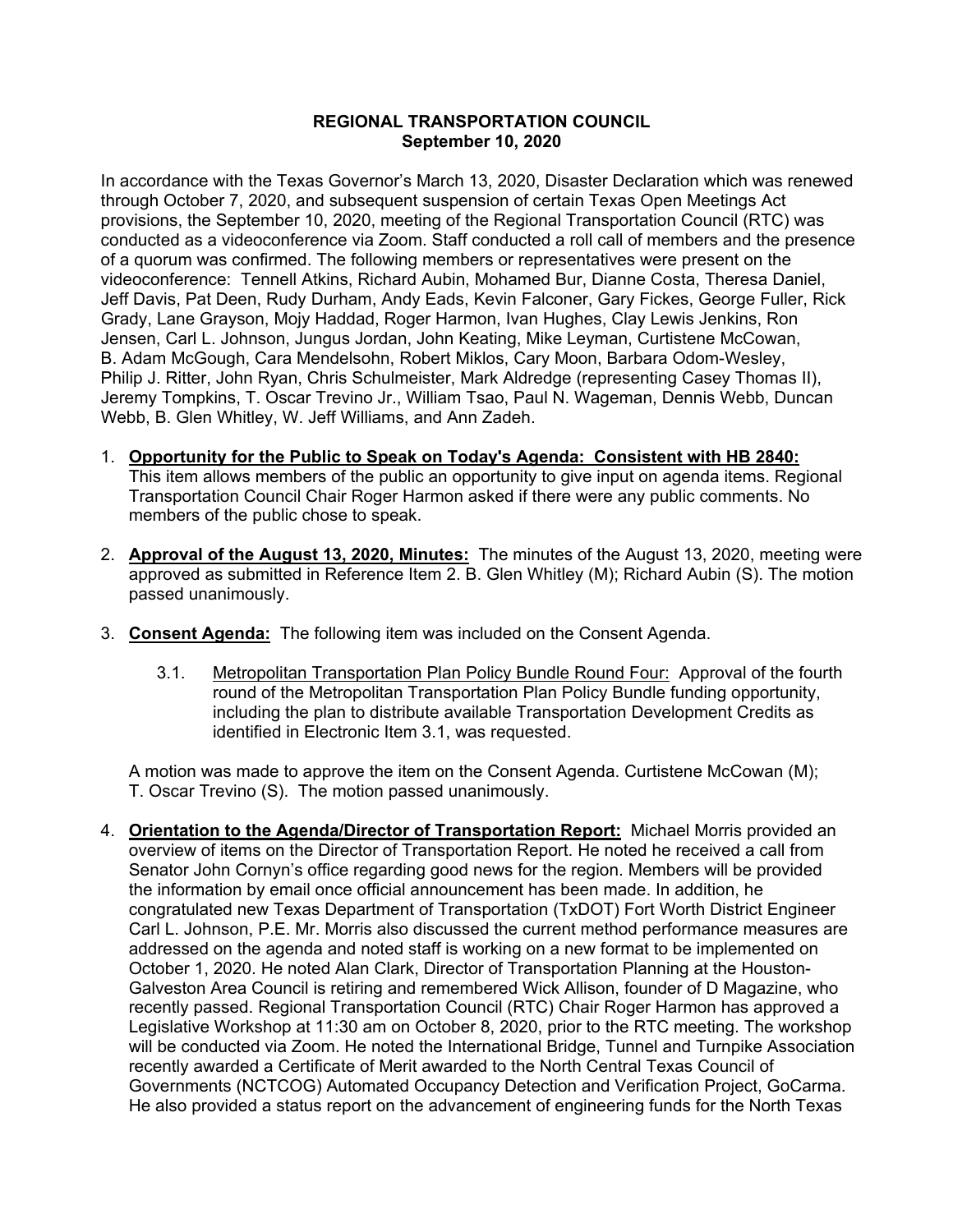Tollway Authority (NTTA) on the SH 360/SH 161 Connector. He recently met with Elizabeth Mow who has indicated if SH 360/SH 161 Connector is advanced she would also like to advance the George Bush Extension south of IH 30 and would like to discuss options with the NTTA Board. Staff's recommendation would be for the RTC to fund engineering of the two projects with repayment made by NTTA if it desires to move forward. Additional updates will be provided to members in the future. Mr. Morris also discussed two items for RTC action. The first was a request to permit staff to send correspondence to TxDOT Headquarters and NTTA regarding the extension of SH 360 and Chisholm Trail to the south to alleviate congestion on IH 35W. This is in follow up to discussion by members at the August 13, 2020, RTC meeting. The second request was approval of a letter regarding the advancement of the bypass channel in the City of Fort Worth. A copy of the correspondence was provided in Electronic Item 4.1. The RTC has funded and TxDOT is constructing three bridges north of downtown Fort Worth in partnership with the United States Army Corps of Engineers (USACE) and in conjunction with the bypass channel. The letter requests that the USACE meet its original design and construction commitments on the bypass channel. A motion was made to approve correspondence to TxDOT Headquarters and NTTA regarding the extension of SH 360 and Chisholm Trail to the south. Jungus Jordan (M); Mike Leyman (S). The motion passed unanimously. A motion was also made to approve correspondence to the United States Army Corps of Engineers regarding the bypass channel in the City of Fort Worth, provided in Electronic Item 4.1. Jungus Jordan (M); Curtistene McCowan (S). The motion passed unanimously.

Mr. Morris noted that a response to the public comment received at the August 13, 2020, RTC meeting was provided in Electronic Item 4.2, and the latest east/west equity report was provided in Electronic Item 4.3. Upcoming Dallas-Fort Worth Clean Cities events were provided in [https://dfwcleancities.org/dfw-clean-cities-meetings.](https://dfwcleancities.org/dfw-clean-cities-meetings) Current air quality funding opportunities for vehicles were provided in [https://www.nctcog.org/trans/quality/air/funding-and](https://www.nctcog.org/trans/quality/air/funding-and-resources/fundingvehicle)[resources/fundingvehicle.](https://www.nctcog.org/trans/quality/air/funding-and-resources/fundingvehicle) Electronic Item 4.4 contained information about electric vehicle infrastructure funding from the Volkswagen Settlement and details regarding the National Drive Electric Week virtual event were provided at [https://www.dfwcleancities.org/ndew.](https://www.dfwcleancities.org/ndew) Electronic Item 4.5 contained an ozone season status report. August online input opportunity minutes were provided in Electronic Item 4.6. Mr. Morris noted that a comment was received after the mail out material was distributed and that the comment would be documented through the public involvement process. The September online input opportunity notice was provided in Electronic Item 4.7. The current Public Comment Report was provided in Electronic Item 4.8, recent correspondence in Electronic Item 4.9, recent new articles in Electronic Item 4.10, and recent press releases in Electronic Item 4.11. RTC Chair Harmon and Vice Chair Daniel expressed appreciation to staff for their continued efforts to maintain progress in transportation during the COVID-19 pandemic.

## 5. **Federal Highway Administration Performance Measures Target Reaffirmation or**

**Revisions:** Chris Klaus presented proposed adjustments to 2022 regional targets for federally required performance measures. As required by the Federal Highway Administration (FHWA), the North Central Texas Council of Governments (NCTCOG) tracks and monitors federal performance measures targets for: Safety (PM1); Transit Asset Management (TAM); Transit Safety (PTASP); Pavement and Bridge (PM2); and System Performance, Freight, and Congestion Management and Air Quality (PM3). Updated PM3 targets are due to FHWA via the Texas Department of Transportation (TxDOT) on October 1, 2020. The Regional Transportation Council (RTC) initially approved PM3 targets for 2020 and 2022, and 2020 marks the mid-point of this performance period and rulemaking allows 2022 targets to be revisited at this time. Mr. Klaus noted the seven measures included in PM3, desired trend, current targets, and updated forecasts/trends for each measure remained the same as presented last month and was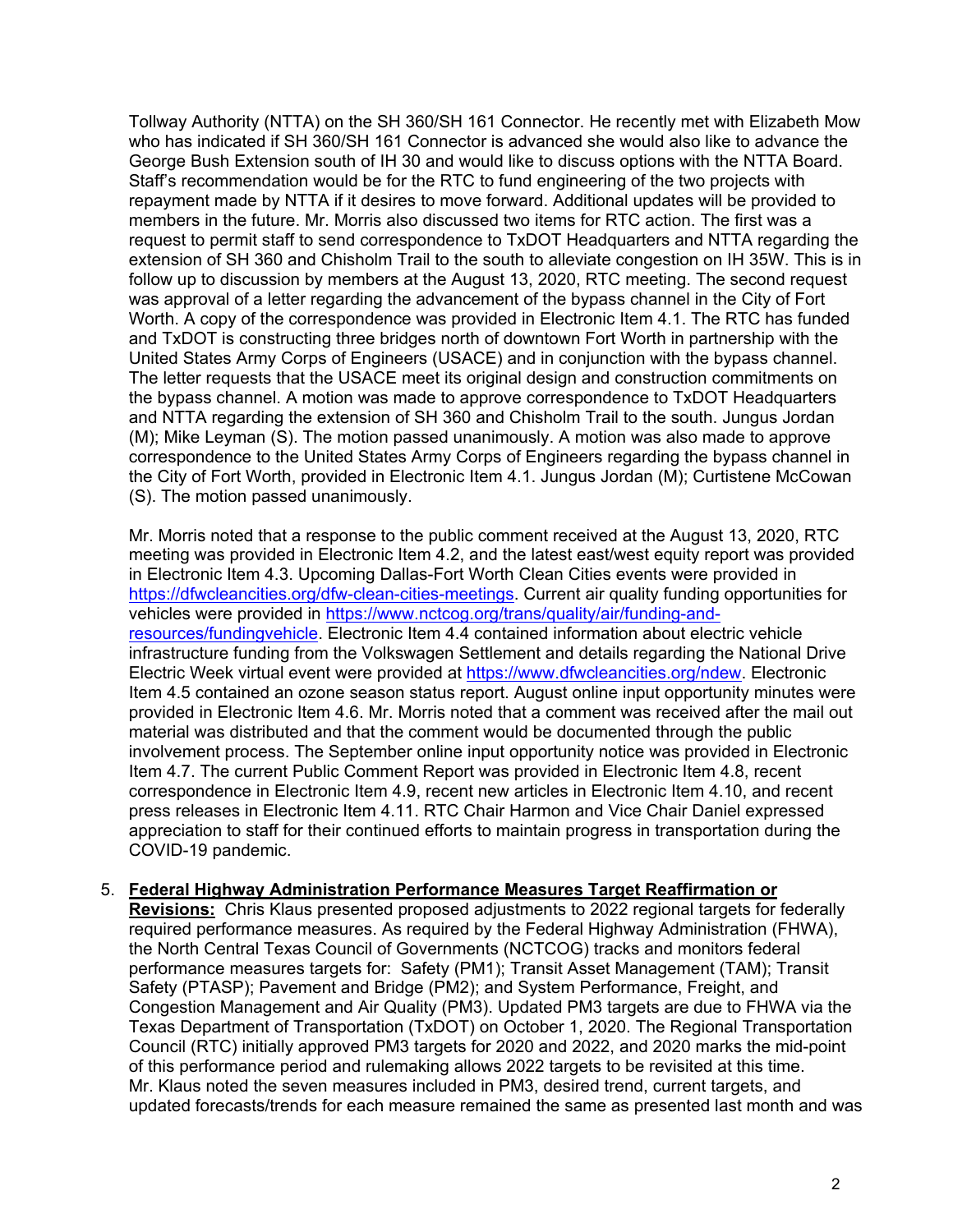detailed in Electronic Item 5.2. For interstate reliability, non-interstate reliability, peak hour excessive delay, and non-single occupancy vehicle travel targets, staff recommended that the current 2022 targets be reaffirmed. Truck travel time reliability is an index representing the reliability of travel for freight movement in the transportation system. New data and methodologies suggest that the trends for 2022 are worsening and staff proposed that the 2022 target be revised upward from 1.66 to 1.90 to meet the updated 2022 trend but with an aspirational goal to maintain the 2020 observed value at 1.83 in 2022. Staff will be actively addressing worsening freight reliability with programs, policies, and projects to support freight movement on the transportation system. Staff also recommended revision of targets for the emission reductions for nitrogen oxides and volatile organic compounds. Benefits associated with recent projects has allowed for additional reductions in emissions resulting in 2020 and 2022 trends that are significantly increased over original targets. Staff proposed that 2022 targets for nitrogen oxides be revised to 7,402.95 and for volatile organic compounds to 1,814.02. The schedule for this effort was reviewed. The Surface Transportation Technical Committee recommended approval of the proposed adjustments and no negative comments were received as part of the public involvement process. Action on additional performance measures will be requested in the future. Mr. Klaus noted that an RTC resolution documenting approval of the PM3 performance measure targets was provided in Electronic Item 5.1 and will be used to transmit recommendations to TxDOT. An overview of the resolution was provided. A motion was made to reaffirm existing 2020 regional targets for interstate reliability, non-interstate reliability, peak hour excessive delay and non-single occupancy vehicle travel targets and to approve new 2020 regional targets for truck travel time reliability and emission reductions for nitrogen oxides and volatile organic compounds as outlined in the Resolution Approving System, Freight, and CMAQ Performance Measures and attachment provided in Electronic Item 5.1. Theresa Daniel (M); B. Glen Whitley (S). The motion passed unanimously.

- 6. **Response to Members of the Texas House of Representatives House Committee on Transportation on Request for Information:** Michael Morris provided an overview of proposed letters to the House Committee on Transportation in response to its request for information on select interim charges in lieu of public hearings. North Central Texas Council of Governments staff proposed that the Regional Transportation Council (RTC) provide comments in four areas of RTC responsibility: 1) innovative funding, 2) COVID-19, 3) safety, and 4) technology. In response to interim charges on funding the letter requests the State ensure fair-share allocations to region, consider funding options, and utilization of innovative tools. Letter two is related to COVID-19 impacts and comments include the four metrics being tracked by staff. The third letter responds to interim charges on safety and identifies areas of focus proposed to address safety, and the final letter provides comments on technology. A copy of the letters to the House Committee on Transportation was provided in Electronic Item 6. Comments on each interim charge must be submitted by September 18, 2020. Mr. Morris noted that the hope is for staff or the RTC to provide testimony to the Texas Legislature in the fall. A motion was made to approve letters responding to interim charges of the House Committee on Transportation provided in Electronic Item 6. Rick Grady (M); Theresa Daniel (S). Mohamed Bur and Carl Johnson abstained from the vote. The motion passed unanimously.
- 7. **Optimized Freight Movement Project:** Thomas Bamonte presented a proposed project to improve goods movement from freight hubs to expressways in the region through technologies optimizing truck traffic through intersections. The Dallas-Fort Worth (DFW) region has many freight hubs and facilities that are related to two major components of the transportation system: 1) expressways for long-distance travel and 2) local road linkages between freight hubs and expressways. The proposed project focuses on optimizing the flow of freight vehicles from hubs to expressways, which supports the truck travel time reliability performance measure. The Texas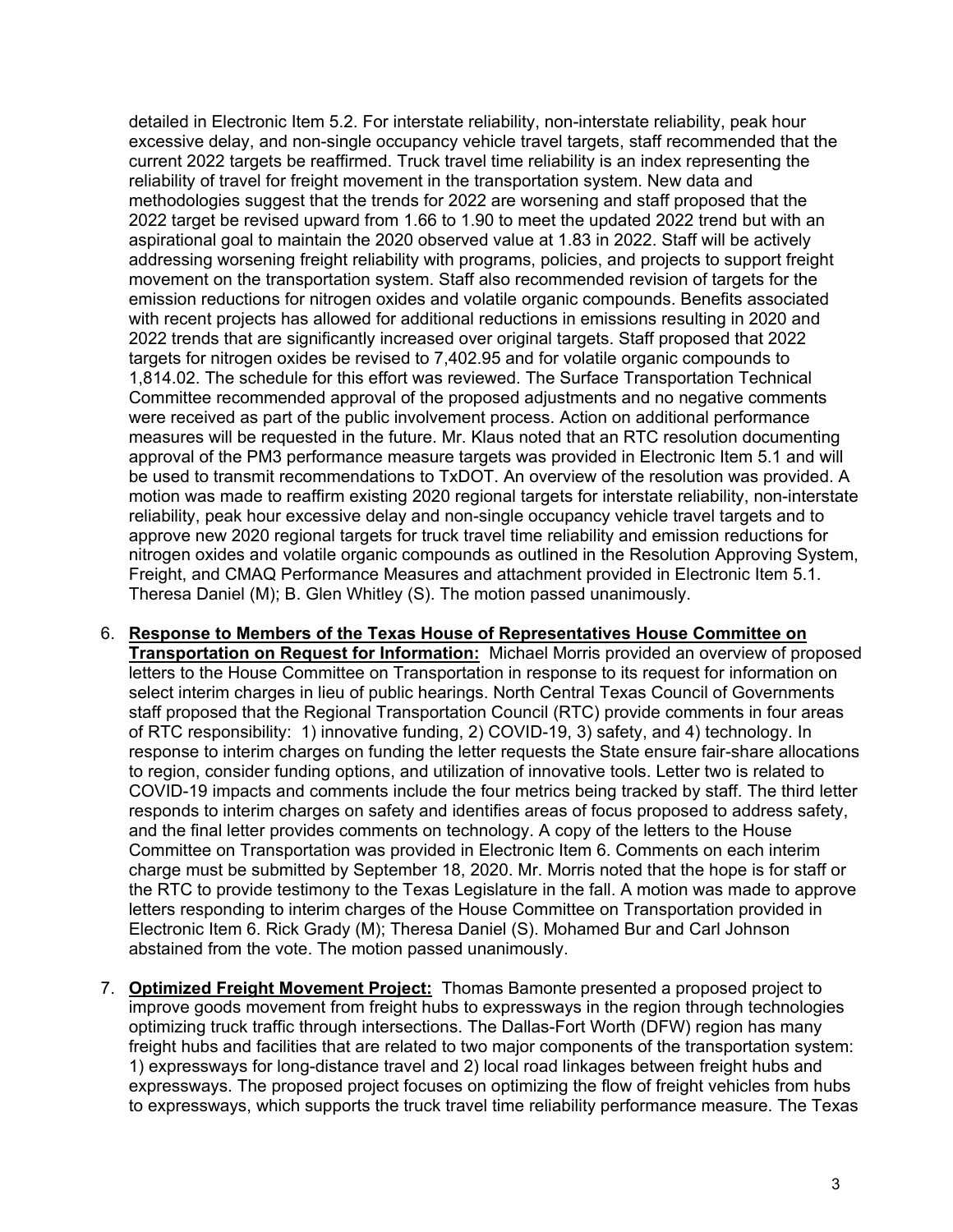Department of Transportation (TxDOT) is focused on optimizing the operation of the expressways and the North Central Texas Council of Governments has been fortunate to partner with TxDOT on its Connected Freight Corridors Project with the inclusion of IH 30 between Dallas and Fort Worth in this effort. As part of the project, TxDOT surveyed the freight industry and identified optimization of truck signals as a top priority. Optimization is important to the industry because one minute of delay costs approximately \$1.20. Another development being explored is connected vehicle technology to optimize intersections. The City of Arlington is implementing a connected vehicle project on Cooper Street that will look at efficient options to bring vehicles through intersections. In addition, the Atlanta region is investing in the optimized flow of freight vehicles on local streets through an ongoing project to optimize over 1,000 intersections. The proposed Freight Optimization project has four major components: 1) appropriate technology solution to optimize the flow of trucks from hubs to expressways identified through a procurement process, 2) benefit-cost analysis to identify the type of investment and technology with the most benefit that will include consideration of truck travel time savings, improved traffic flow, public health, and any adverse impacts such as cross-traffic delay, 3) coordination with local agencies and the freight industry to identify locations where the preferred technology will best be utilized, and 4) ongoing monitoring of the technology in the field to identify potential incremental improvements to maximize the value of the investment. The project would contribute to optimizing the flow of freight vehicles, improving reliability, and ensuring that the Dallas-Fort Worth region remains competitive as a freight hub. Details about the project were provided in Electronic Item 7. A motion was made to approve \$5 million for the Optimized Freight Movement Project, including \$200,000 RTC Local, with the remainder in federal funds and RTC Transportation Development Credits. Action also included approval for staff to administratively amend the Transportation Improvement Program/Statewide Transportation Improvement Program and other planning documents as required to effectuate the project. Barbara Odom-Wesley (M); Ann Zadeh (S). The motion passed unanimously.

8. **Regional Cotton Belt Veloweb Trail Action Plan:** Karla Weaver presented a funding request for the Cotton Belt Regional Veloweb Trail. In 2018, the Regional Transportation Council (RTC) approved funding for the design and construction of the corridor and what was deemed critical sections of the trail that needed to be built in conjunction with the rail project. The proposed trail design and construction costs as part of the Silver Line rail design/build process provided by the rail contractor are higher than the original cost estimates. North Central Texas Council of Governments (NCTCOG) staff proposed a new, phased approach to minimize the current high costs and expedite the construction with two contractors. Staff proposed to increase the RTC funding for the project to complete 100 percent of the design for the entire corridor which will minimize overall risk. Staff also proposed to proceed with construction of strategic critical sections with the current Dallas Area Rapid Transit (DART) contractor for the crossing of the Dallas North Tollway since there will be impacts to the retaining walls and structural framework of the roadway. Additional construction of strategic critical sections will be made using a second contractor. The second contractor will have experience as a trail contractor. This new approach, proposed by DART, will provide cost savings and allow public funding to go further. DART will procure the second contractor within 6-9 months to build in various crossings before the trains are operable and may include connections as well. The construction of these locations will follow the agreed upon design crossings and design will be reviewed with all local governments along the corridor. A map of the Cotton Belt Regional Veloweb Trail from the Dallas Fort Worth International Airport to Plano was highlighted. In addition to the increase in funding for design, construction funding is needed to be added to the existing rail project to ensure adequate safety walls in the rail corridor near Fairhill School and Ivy Montessori School. Several members thanked NCTCOG staff for its leadership regarding this effort. A motion was made to approve an increase of the Regional Transportation Council award from \$8.2 million to \$14.9 million to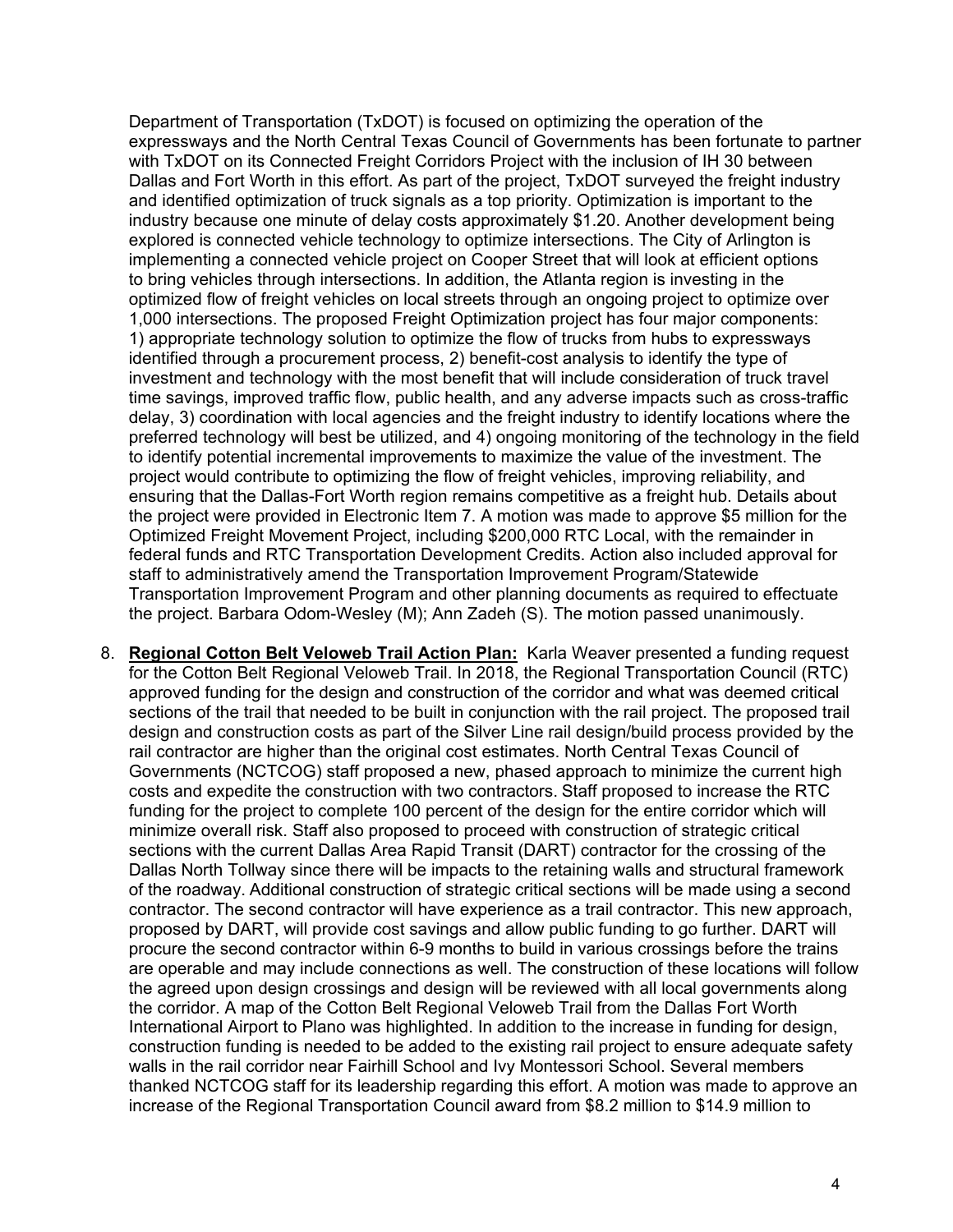design 100 percent of the trail and an increase of regional Transportation Development Credits to 3 million in lieu of local match. Construction of strategic critical trail sections will be done with two Dallas Area Rapid Transit contractors. Also included in the action was approval of \$245,000 in Surface Transportation Block Grant Program funds for additional safety walls near school locations with regional Transportation Development Credits used for match. An inventory of locations for the second DART contractor will be developed in partnership with local governments. In addition, the motion included approval for staff to administratively amend the Transportation Improvement Program/Statewide Transportation Improvement Program and other planning/administrative documents to incorporate the changes. Paul N. Wageman (M); Duncan Webb (S). The motion passed unanimously.

9. **Transportation Alternatives Program Call for Projects Project Selection:** Kevin Kokes provided an overview of the Transportation Alternatives Program Call for Projects and presented a recommendation of projects to select for funding. In February 2020, the Regional Transportation Council (RTC) took action to open the call for projects for improvements that advance walking and bicycling as a mode of transportation. Eligible projects included shared-use paths, on-street facilities, pedestrian accommodations, and various safety projects. The call was focused on construction, with a requirement that engineering and environmental must be funded 100 percent locally. All projects required a minimum of 20 percent local match for construction, however eligible agencies could request the use of Transportation Development Credits (TDCs) in lieu of a local match. Funding available for this program included fiscal years 2021, 2022, and 2023 with a total of over \$19.8 million in federal funding available. Mr. Kokes reminded members that in the 2019 Transportation Alternatives Call for Projects, there were a large number of highscoring projects in the east subregion and as a result, the RTC approved approximately \$3.9 million of the FY2021 funds to be awarded to projects in the east subregion which has been deducted from the total available funds for this current call. There were two application project categories consisting of active transportation or Safe Routes to School projects. The active transportation category placed emphasis on implementing the goals outlined in the Mobility Plan such as regional connectivity, implementing the Regional Veloweb corridors, access to transit, improving safety, reducing congestion, improving access for disadvantaged populations, as well as project readiness. The Safe Routes to School category emphasized improving walking and biking access for K-8 schools. A key element in this category included completed planning to document those safety issues, identifying targeted improvements, improving access for disadvantaged populations, and project readiness. A total of 38 applications were received requesting nearly \$68 million in federal funding, and applications in the eastern subregion account for nearly 75 percent of the total funding requested. Mr. Kokes reviewed the funding recommendations for each subregion and noted Electronic Item 9.2 contains the scoring and ranking of all projects based on the evaluation criteria. In the western subregion, recommendations included three Safe Routes to School projects in the City of Arlington and one complete streets project connecting neighborhoods in the City of Fort Worth. All entities in the western subregion requested use of TDCs in lieu of local match. Federal funding proposed in the western subregion totaled approximately \$6.2 million. In the eastern subregion, no applications were received in Hunt County so all fall within the Dallas Texas Department of Transportation (TxDOT) District. Eight projects were recommended for funding in the eastern subregion and included three Safe Routes to School improvement projects in the City of Dallas, a shared use path project in the City of Dallas, a trail bridge project for the Cotton Belt Trail in Plano by Dallas Area Rapid Transit, two projects led by Dallas County for a trail extension in Dallas and multimodal bike and pedestrian project in Garland, and a multimodal bicycle/pedestrian improvement project in the City of Richardson. Five projects requested the use of TDCs in lieu of local match, and the recommended federal funding total is approximately \$17.2 million. Mr. Kokes noted that the total recommended funding differs from what was originally available in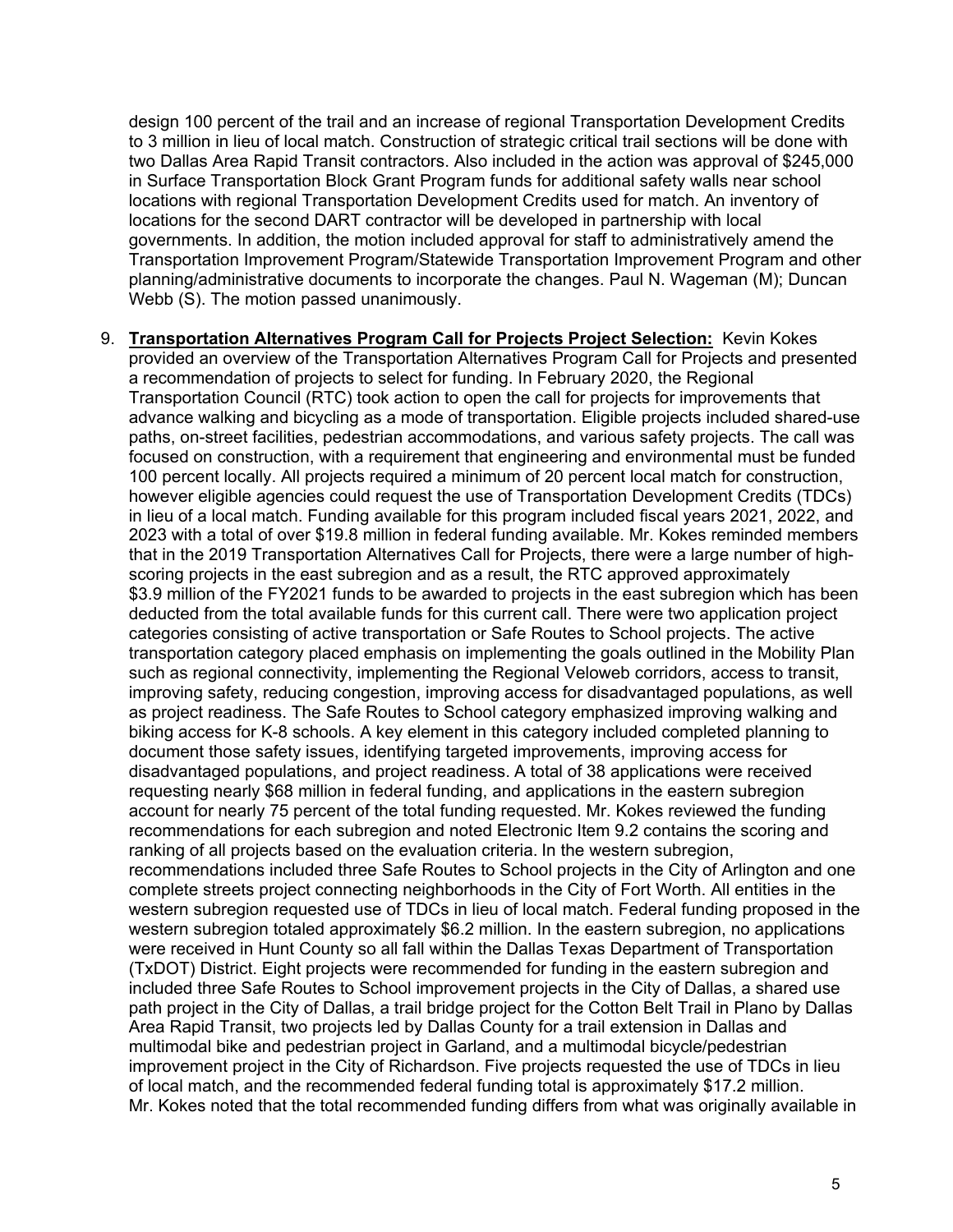the call for projects. In the western subregion, there were fewer projects recommended for funding, resulting in a balance of approximately \$1.8 million. Since the eastern subregion had a high number of strong applications that far exceeded available funding, staff recommended the \$1.8 million difference be awarded to projects in the east since Transportation Alternative funds are subject to congressional recissions and must be programmed and obligated in a timely manner. To maintain equity, an equal amount of Congestion Mitigation and Air Quality Improvement Program or Surface Transportation Block Grant Program funds will be made available to other transportation projects in the western subregion to offset the balance transfer to the eastern subregion. This adjustment will be reflected in the quarterly East/West Equity tracking report. In addition to the balance transfer from the west, staff also recommended approximately \$3.6 million additional funds available in the eastern subregion to be awarded to this call for projects from the estimated FY2024 allocation. The timeline for this Call for Projects was reviewed and it was noted that pending RTC action, project sponsors that are awarded funds can submit modifications for the next Transportation Improvement Program modification cycle. An overview of the requested action was provided. Details were provided in Electronic Item 9.1. Mohamed Bur asked if it is possible for entities within the Metropolitan Planning Organization (MPO) that are not selected for MPO Transportation Alternatives funding to apply for statewide funding. Mr. Kokes noted that MPO Transportation Alternative funds in the application area for active transportation projects are specifically for the urbanized area so if a project is located outside the urbanized area boundary defined by the census, then that project would be eligible to submit under the statewide call. Mr. Bur encouraged entities with projects that are outside of the urbanized area boundary to submit applications to the statewide Transportation Alternatives program. Staff suggested that the RTC's action include that the North Central Texas Council of Governments (NCTCOG) will contact entities directly that have projects outside of the urbanized boundary that are eligible for statewide funds. A motion was made to approve the list of projects to fund through the 2020 Transportation Alternatives Call for Projects as provided in Electronic Item 9.2 and for staff to administratively amend the Transportation Improvement Program/Statewide Transportation Improvement Program and other planning/administrative documents to incorporate the changes. Also included in the action, per program rules, the project sponsor must execute an Advanced Funding Agreement with TxDOT within one year of project selection, projects must advance to construction within three years from selection or the funding may be reprogrammed, and cost overruns are the sole responsibility of the Project Sponsor. In addition, action included approval to transfer \$1.8 million from the western subregion allocation of Transportation Alternatives funding to the eastern subregion, with the same amount of CMAQ or STBG funds to be transferred back to the western subregion. East/West Equity tracking reports will reflect adjustments for funding in the western subregion to offset the balance transfer to the eastern subregion with this call for projects. In addition, NCTCOG staff will contact entities directly that have projects outside of the urbanized boundary that are eligible for statewide funds. Theresa Daniel (M); Barbara Odom-Wesley (S). The motion passed unanimously.

## 10. **Changing Mobility: Data, Insights, and Delivering Innovative Projects During COVID**

**Recovery:** Michael Morris provided an update on performance metrics to help understand the impacts of COVID-19 to the transportation system. Four performance metrics have been developed that will be tracked through the COVID-19 pandemic and recovery process: 1) travel behavior response to COVID-19, 2) financial implications to traditional revenue sources, 3) benefits of travel behavior responses to areas of RTC responsibility, and 4) prioritization of infrastructure improvements that offset unemployment increases. Related to travel behavior response, freeway volumes have recovered, and activity is approximately 10 percent lower than previous to COVID-19 restrictions. Average speeds indicate traffic is not the typical employee work traffic because speeds in the peak periods remain improved. Staff is working on innovative